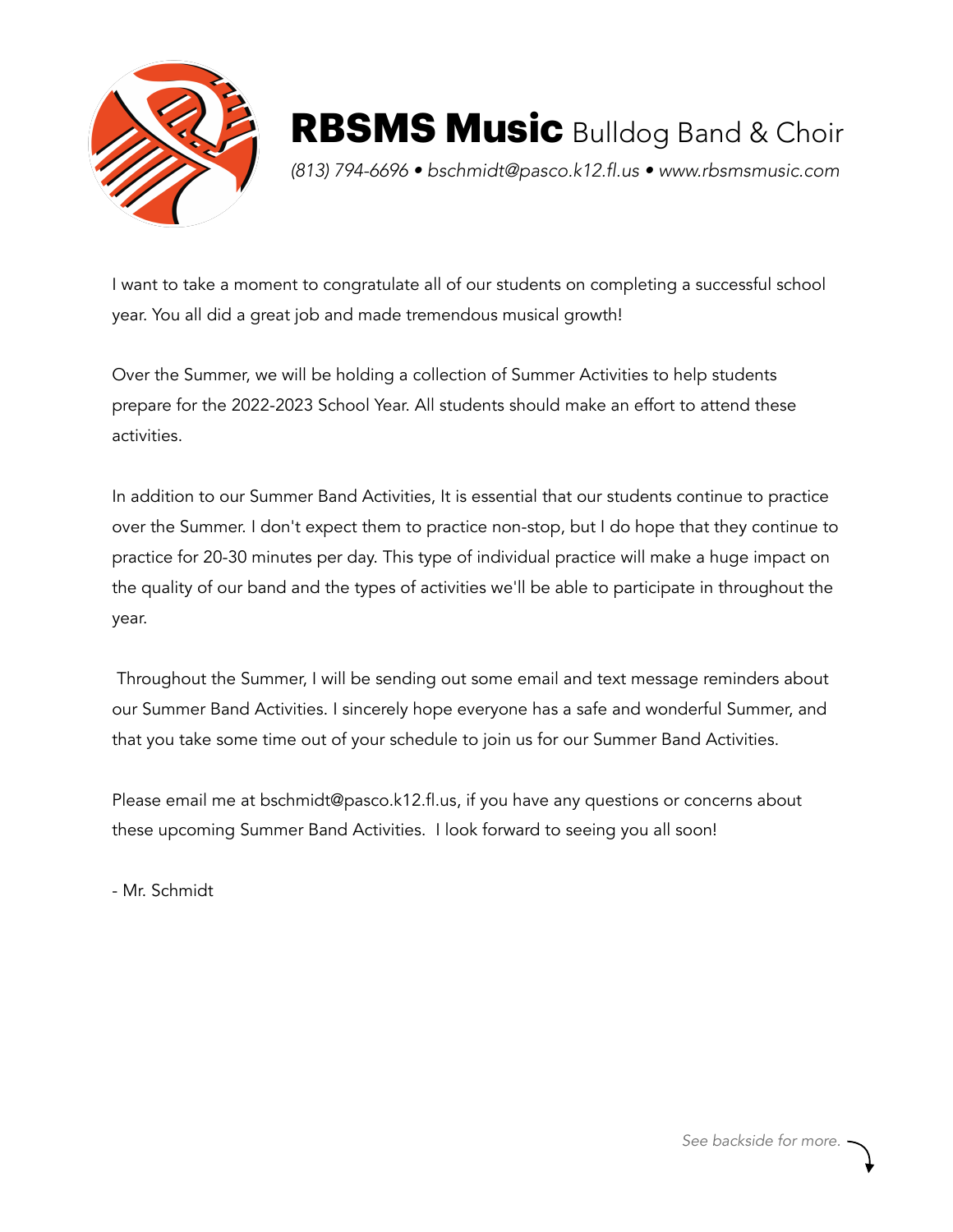## **Summer Practice Days**

Summer Practice Days provide opportunities for students to practice and get additional help on their instruments. Students can also use this time to meet up with their band friends and practice together! Additionally, students can use this time to prepare for their All-County Band Auditions, Marching Band Music, Solo & Ensemble Music, and to complete their Passoff Objectives for next school year!

Summer Band Practice Days will take place on June 28, July 5, and July 12. These events will take place from 9:00 a.m. to 12:00 p.m.

### **Percussion Camp**

Our Percussion Camp is intended for our percussion students to learn our Marching Band music and cadences for the upcoming year. We will use this time to assign students their marching equipment for next year. It's essential that all Percussion students attend this camp.

Percussion Camp will take place on July 19. from 9:00 a.m. to 12:00 p.m.

## **Summer Band Rehearsals**

#### *(Open to All Students)*

Our Summer Band Rehearsals are our most important Summer Activity. These rehearsals are essential to preparing our band for the upcoming school year. All Concert, Symphonic, and Jazz Students are expected to attend these rehearsals. In addition to working as a group, we are bringing in guest teachers to help us. During these rehearsals, we will be learning our new Marching Band music, band fundamentals, and more...!!!

Summer Band Rehearsals will take place on August 2nd and August 4th from 6:00 - 8:00 p.m.

#### *(Open to All Students)*

*(Percussion Students Only)*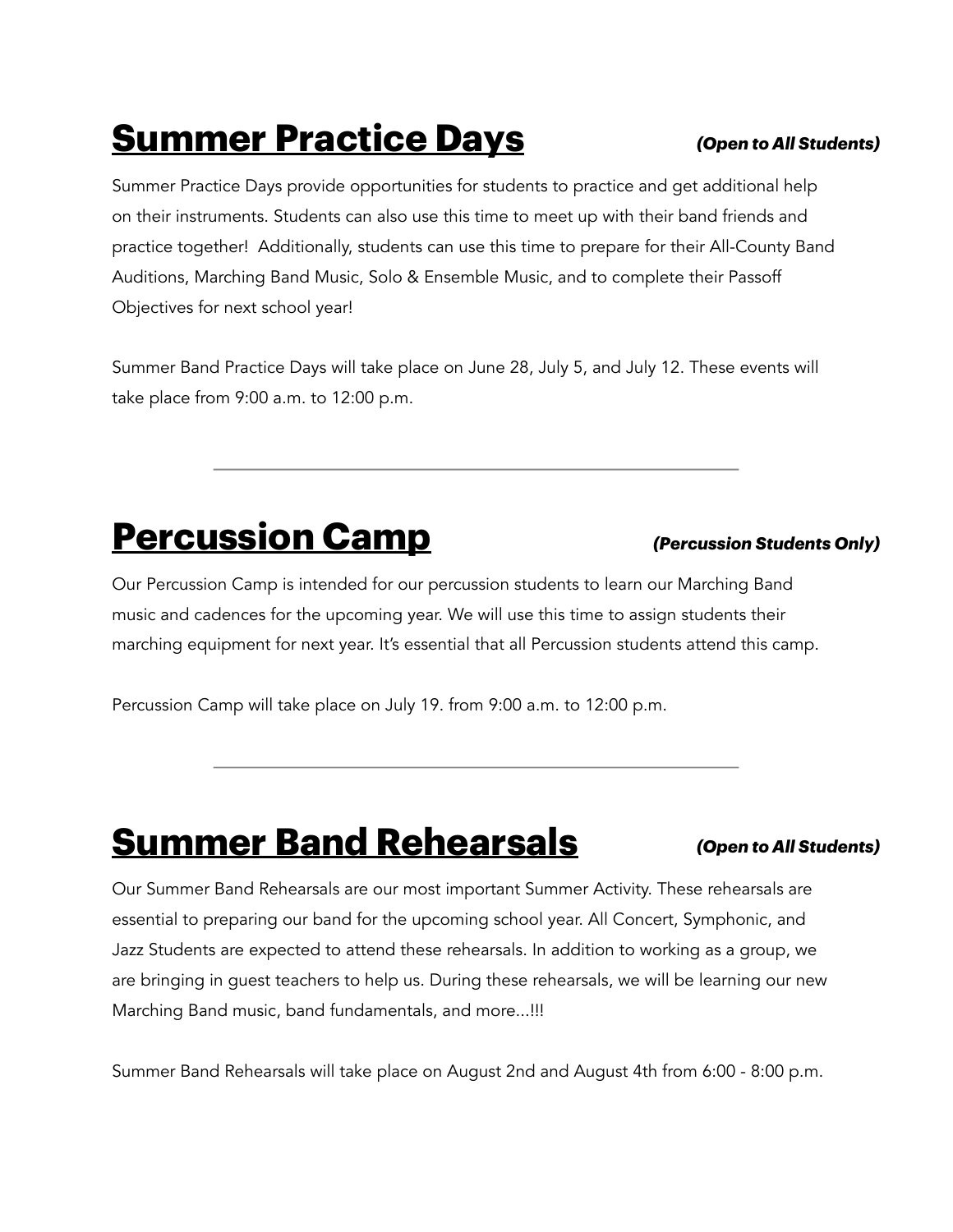

*(813) 794-6696 • bschmidt@pasco.k12.fl.us • www.rbsmsmusic.com*

Dear Parents & Students,

Charms is an online program that we use to manage our music program. Using Charms we are able to manage our music library, inventory, parent calendars, and communicate with you. We need you to update your contact information so that you can be included in those communications. Please follow the steps below to update your information:

#### Step 1 - Login:

- 1. Visit http://www.charmsoffice.com.
- 2. Login, as a student/parent, using our School Code ("RBSMSMusic") and your Student ID #. If you are a new student, Mr. Schmidt will need to create your account before you can login.

#### Step 2 - Update Your Information:

- 1. Once logged into Charms, click "Personal Information".
- 2. The "Personal Information" page is intended for student information. If possible, enter your student's email address and mobile phone number.
- 3. To add a parent/guardian, click the "Add Adult" button. Then add your email address and mobile phone number. You can add multiple adults, so feel free to add anyone who needs to stay informed.
- 4. That's it!

Once you've updated your information, you'll begin receiving our weekly emails and text message reminders. Please contact Mr. Schmidt if you have any difficulties updating your information.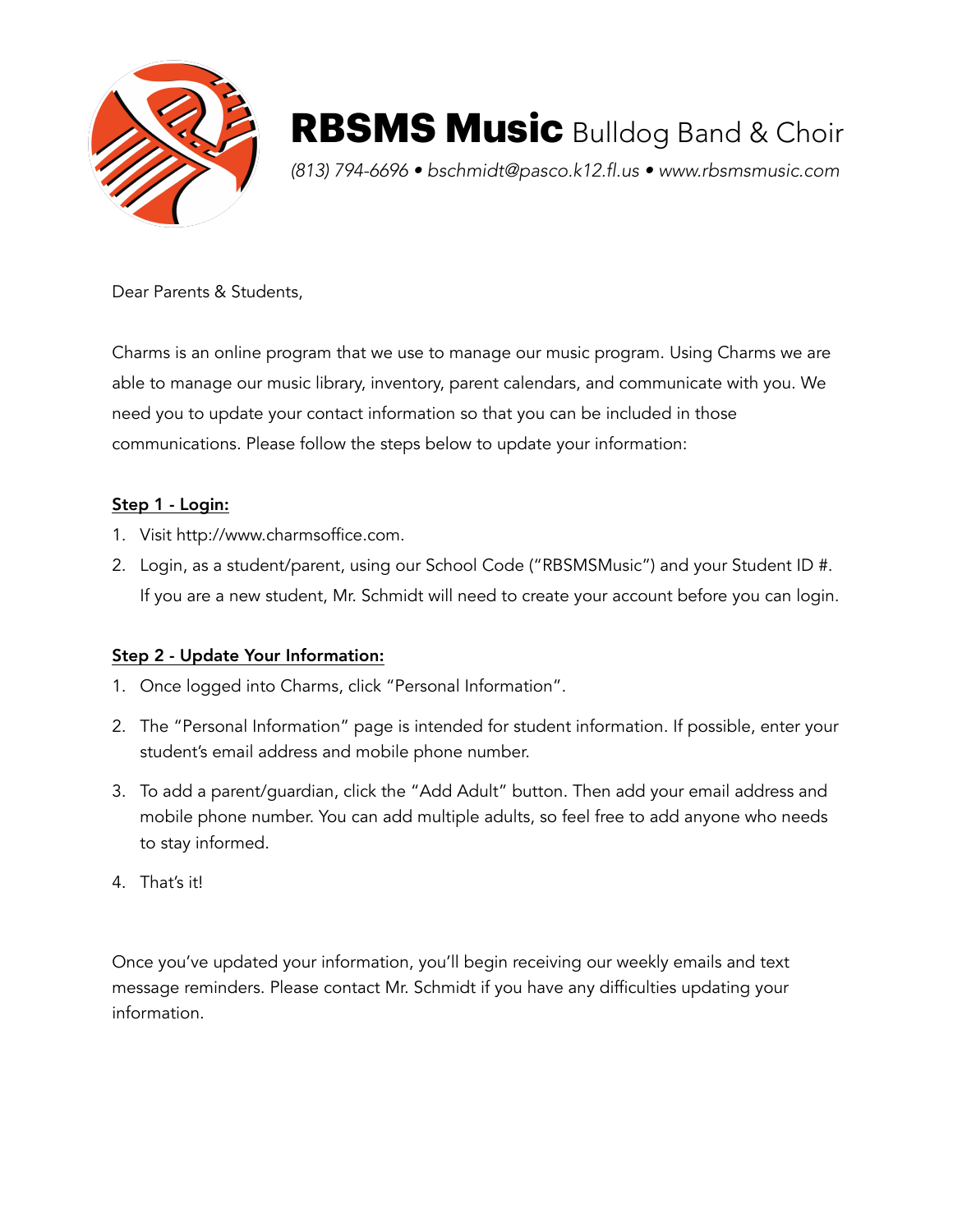

*(813) 794-6696 • bschmidt@pasco.k12.fl.us • www.rbsmsmusic.com*

\_\_\_\_\_ I have read the Summer Band Newsletter and updated our Family Calendar!

\_\_\_\_\_ I have reviewed the "How to Use Charms" form and…

- **\_\_\_\_** I have logged into [CharmsOffice.com](http://CharmsOffice.com) and updated my personal information.
- \_\_\_\_\_ I have logged into the Calendar, on [CharmsOffice.com](http://CharmsOffice.com) to see our 2022-2023 performances and rehearsals*.*

\_\_\_\_\_ I have gotten my Band Instrument from Mr. Schmidt to use over the summer.

*Remember, Jazz Students should pick-up both a Concert/Symphonic Band Instrument AND a Jazz Band Instrument.*

\_\_\_\_\_ I have reviewed the Supply List for the upcoming year, and have ordered anything I need.

> *Each student will need a Habits of a Successful Middle School Band Musician Books (Yellow), a Marching Band Flip Folder/Lyre, and any other supplies (reeds, oils, etc…).*

\_\_\_\_\_ I have seen and begun practicing for the upcoming year!

*Remember, you can begin completing Passoffs for the upcoming year during our Summer Band Days!*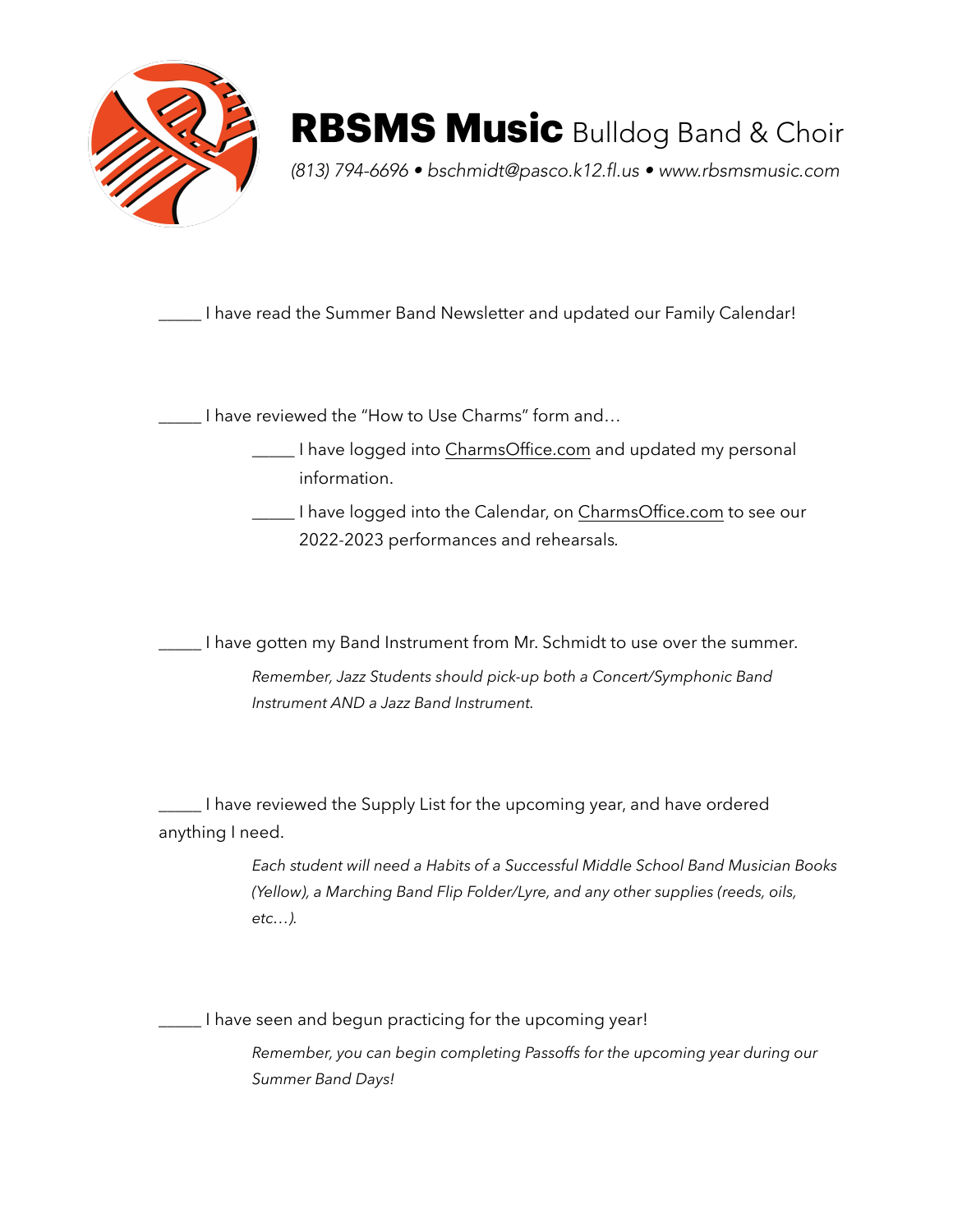

# **Rehearsal Schedule**

**2022-2023**

This is our tentative rehearsal schedule for the 2022-2023 school year. As with any schedule, there is a chance that events may be changed. Be sure to visit Charms for the most up-to-date information. I encourage you to subscribe to our Music Calendar using the Charms website, which can be found at CharmsOffice.com.

| <b>Event</b>                    | Date               | Ensemble(s)         |
|---------------------------------|--------------------|---------------------|
| All-County Audition Practice    | November 1         | Concert / Symphonic |
| All-County Audition Practice    | November 3         | Concert / Symphonic |
| Symphonic Band Rehearsal        | December 5, 2022   | Symphonic           |
| <b>Beginning Band Rehearsal</b> | December 6, 2022   | Beginning           |
| Concert Band Rehearsal          | December 8, 2022   | Concert             |
| Jazz Ensemble Rehearsal         | December 9, 2022   | Jazz                |
| Jazz Ensemble Rehearsal         | January 17, 2023   | Jazz                |
| Jazz Ensemble Rehearsal         | January 24, 2023   | Jazz                |
| Jazz Ensemble Rehearsal         | January 31, 2023   | Jazz                |
| Jazz Ensemble Rehearsal         | February 7, 2023   | Jazz                |
| Symphonic Band Rehearsal        | February 6, 2023   | Symphonic           |
| Symphonic Band Rehearsal        | February 13, 2023  | Symphonic           |
| Symphonic Band Rehearsal        | February, 21, 2023 | Symphonic           |
| Symphonic Band Rehearsal        | February 28, 2023  | Symphonic           |
| Solo & Ensemble                 | April 11, 2023     | All Ensembles       |
| Solo & Ensemble                 | April 13, 2023     | All Ensembles       |
| Solo & Ensemble                 | April 18, 2023     | All Ensembles       |
| Symphonic Band Rehearsal        | May 8, 2023        | Symphonic           |
| <b>Beginning Band Rehearsal</b> | May 9, 2023        | Beginning           |
| <b>Concert Band Rehearsal</b>   | May 11, 2023       | Concert             |
| Jazz Ensemble Rehearsal         | May 12, 2023       | Jazz                |

*Last Updated - 4/18*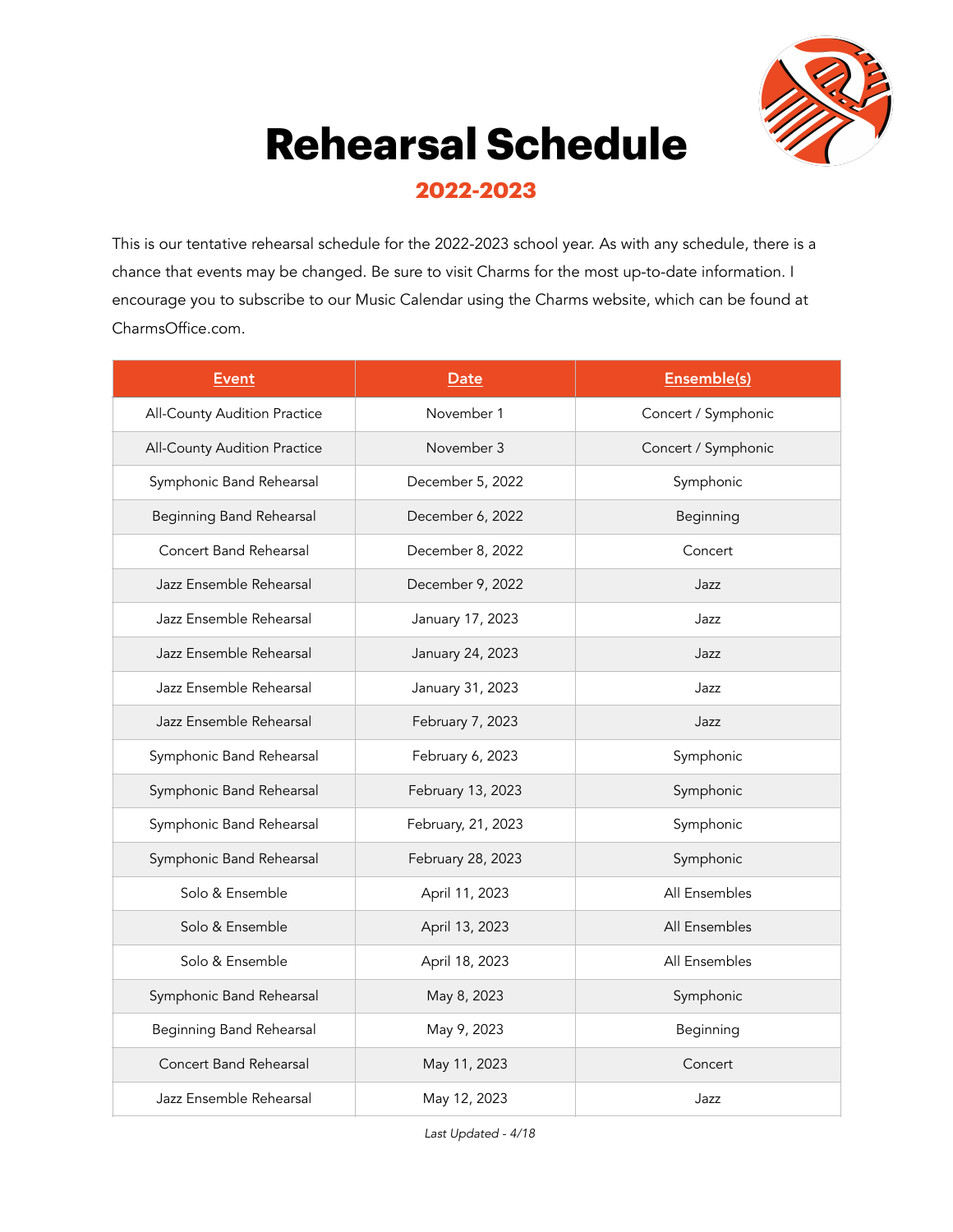

## **Performance Schedule**

### **2022-2023**

This is our tentative performance schedule for the 2022-2023 school year. As with any schedule, there is a chance that events may be changed. Be sure to visit Charms for the most up-to-date information. I encourage you to subscribe to our Music Calendar using the Charms website, which can be found at CharmsOffice.com.

| <b>Event</b>                 | <b>Date</b>         | Ensemble(s)         |
|------------------------------|---------------------|---------------------|
| All-State Auditions          | September 17, 2022  | Concert / Symphonic |
| Football Game #1             | September / October | Concert / Symphonic |
| Football Game #2             | September / October | Concert / Symphonic |
| Football Game #3             | September / October | Concert / Symphonic |
| Football Game #4             | September / October | Concert / Symphonic |
| ZHS Band Night               | October 7, 2022     | Concert / Symphonic |
| All-County Band Auditions    | November            | Concert / Symphonic |
| Zephyrhills Christmas Parade | December 3, 2022    | Concert / Symphonic |
| Winter Chorus Concert        | December 12, 2022   | Chorus              |
| Winter Band Concert          | December 15, 2022   | All Bands           |
| Jazz MPA                     | February 9, 2023    | Jazz                |
| MS Concert MPA               | March 2-3, 2023     | Symphonic           |
| East Pasco Sings!            | March 9, 2023       | Chorus              |
| Founder's Day Parade         | March or May        | Concert / Symphonic |
| Solo & Ensemble              | April 13, 2023      | All Ensembles       |
| Spring Chorus Concert        | May 1, 2023         | Chorus              |
| Spring Band Concert          | May 16, 2023        | All Bands           |

*Last Updated - 5/6/22*